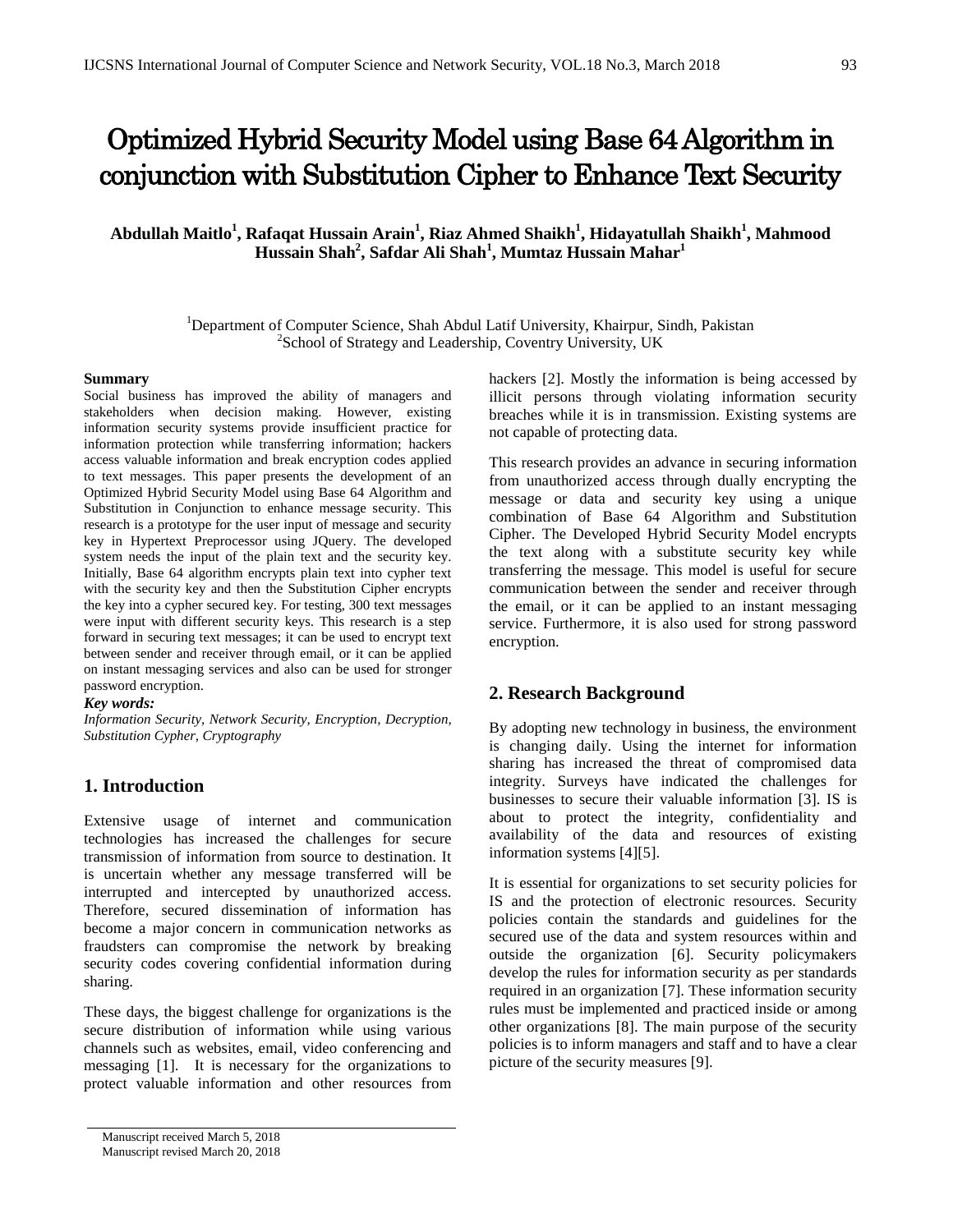Companies set policies to protect their employees and valuable information from being compromised. The security policies must be accepted and implemented by the personnel concerned, for example, managers, technical administrators and other staff members. Furthermore, policy documents define the consequences of violating the standards by applying standard laws as per rules and regulations or the countries as well organizations. IS must be considered an important factor by the organizations. It is the responsibility of the management in an organization, particularly top management including the board of directors and the CEOs of the organization, to design and implement the security policies in the organization [10].

Information security policies are adopted by the companies to protect information usage, but information is still being stolen by unauthorized persons [11]. Hackers take over the communication channels and violate security layers. The importance of valuable information lost and the heavy costs incurred by information security breaches continually attract the attention of private companies, government organizations and researcher institutions [12].

There are numerous techniques for securing the information; information hiding is one of the familiar techniques [13] and [14]. Substitute Cipher is one, in which original data can be transformed and characterised into various letters. In 1993 Bruce Schneier developed Blowfish Algorithm that was a symmetric blocks cypher containing a 64 bits block with 32 bits to 448 bits long variable key [15]. The Korean Cryptographers created an algorithm named ARIA that included 28, 129 and 256 sized keys along with a 128-bit block, which encrypted blocks in 12, 14 or 16 rounds [16].

Ron Rivest developed an algorithm with the name of Rivest Cipher which is known as RC2 algorithm [17]. The algorithm was a block cypher that used a 64-bit block along with a key having a different length [18]. The RC2 ranged from 1 byte to 128 bytes, and existing implementations used 8 bytes. In 1987, Ron Rivest designed the RC4 algorithm, which was a later version of RC2. It creates random bytes in a stream, and XORing bytes with the text.

The National Security Agency (NSA) introduced another family of algorithms, which is known as Secure Hash Algorithms (SHA). The SHA computed a digest (hash) of the input for larger documents. The hashing was a one-way process to recover the original documents where the digest obtained could not be used in the SHA. [19] developed the SHA-2 cryptographic algorithm for hash functioning. The SHA family has three generations: SHA-1, SHA-2 and SHA-3 [20].

John Linn, in 1993, introduced the encoding algorithm named Base 64 encryption algorithm [21]. It was created for encrypting the information in the format of binary bytes streaming into 64 printable characters. [22] Designed a cryptographic method in conjunction with Bit Manipulation and MSA algorithms to encrypt and decrypt the files. To encrypt and decrypt the information, MSA used randomized key matrix.

Table 1: Literature review findings

| Author $&$<br>Year                                                                     | <b>Literature Findings</b>                                                                                                                                                                                                                                                                                                                                                         |
|----------------------------------------------------------------------------------------|------------------------------------------------------------------------------------------------------------------------------------------------------------------------------------------------------------------------------------------------------------------------------------------------------------------------------------------------------------------------------------|
| $\lceil 3 \rceil$                                                                      | Use of internet to share information has<br>increased the number of security threats, and it<br>has become a challenge for organizations.                                                                                                                                                                                                                                          |
| $[8]$ , $[10]$<br>and $[23]$                                                           | Information security policies are essential for<br>organizations to secure information<br>and<br>electronic resources. Policymakers focus on<br>the development of rules to secure information<br>in their organizations.<br>These security policies must be implemented<br>and practiced in organizations.                                                                        |
| $[11]$ and<br>$\overline{1}\overline{2}$                                               | Unauthorised<br>persons<br>are compromising<br>Hackers take<br>information.<br>the<br>over<br>and violate<br>communication channels<br>information security layers.<br>The significance of valued information and<br>heavy costs of information security systems<br>breached incessantly attracts the attention of<br>companies, governments<br>and<br>researcher<br>institutions. |
| $[13]$ and<br>[14]                                                                     | There are many techniques of securing the information; information hiding is a familiar<br>technique.                                                                                                                                                                                                                                                                              |
| $[15]$ , $[16]$ ,<br>$\left[\begin{matrix} 18 \\ 21 \end{matrix}\right]$ and<br>$[22]$ | For hiding data, various algorithms have been<br>developed. For example Substitute Cipher,<br>Blowfish Algorithm, ARIA, RC2, RC4,<br>SHA-1, SHA-2, SHA-3, MSA algorithms and<br>Base 64 algorithm.<br>We found the use of the cryptographic method<br>in conjunction with bit manipulation and MSA<br>algorithm to encrypt and decrypt the files.                                  |

Table 1 describes the findings of the existing literature. Extensive use of the internet and new technology has increased the threat of unauthorized access to valuable information. It has become a major concern for companies to secure their valuable information and other resources from fraudsters. Companies set and implement their information security policies for inside and outside the company. From a technical point of view, different information security techniques have been adopted, and information hiding is one of those techniques (see Table 1).

The review of the existing literature in the related area identifies that to some extent the work is done on information hiding. The encryption algorithms are developed and used for information security. However, by reviewing the existing literature, we found that information could be secured effectively by the combined use of data security algorithms. While refining the existing literature, we did not find any examples for the combination of Base 64 algorithm and Substitution Cipher for increasing one encrypting layer to increase the security of valuable data.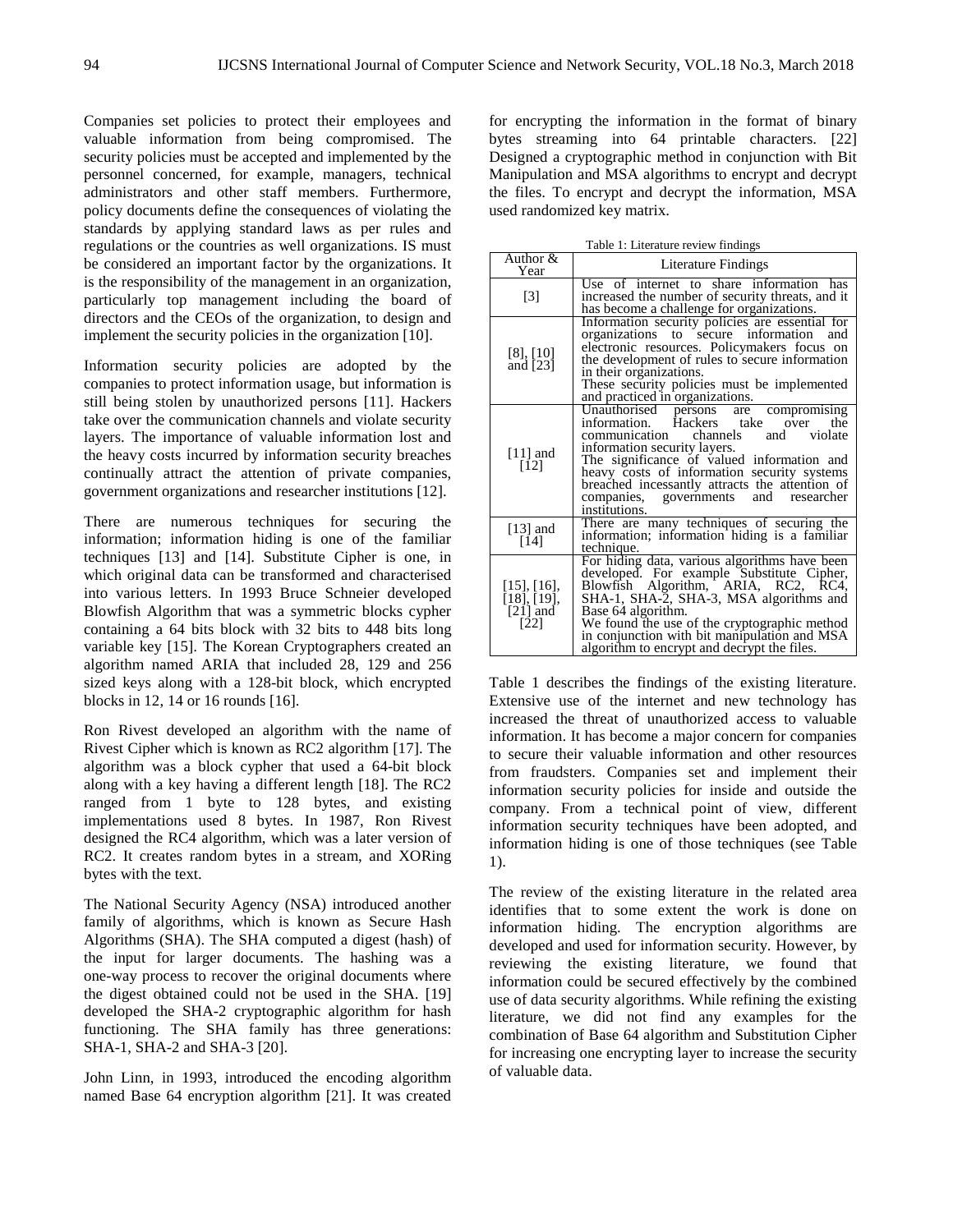This research paper presents the development of the Optimized Hybrid Security Model based on a combination of Base 64 algorithm and Substitution Cipher for improving the security level of valuable information to enhance the security of information using dual encryption of both text and security key.

### **3. Proposed Model**

The sole purpose of the current paper was to develop an Optimized Hybrid Security Model to increase the security layer of the text message. The model is based on the combination of Base 64 algorithm and Substitution Cipher for hiding information from unauthorized access. Merging the Base 64 algorithm and Substitution Cipher enabled the researcher to encrypt and decrypt the text to enhance the security level and the security key.

For experimental purposes, this research developed the algorithm in Hypertext Preprocessor by using JQuery. A prototype was created for the user input of message and security key. It has an input of plain text and the security key. Base 64 algorithms encrypts the plain text into cypher text with the security key, and then the Substitution Cipher encrypts the security key which was initially input by the user to substitute the secured cypher key. For decoding, Substitution Cipher decrypts the substitution secured cypher key and assigns it to Base 64 along with the cipher text. Base 64 algorithm decrypts the cipher text with the security key and generates the original message.

Over 300 text messages were encrypted for experimental purposes. This research found that the developed prototype was efficient in the processing of encoding and decoding of information. The implementation of two algorithms (Base 64 and Substitution Cipher) was as per the expectations of the research objectives. Furthermore, the developed model can accept input in the numeric, alphanumeric and alphabetic form.

## **4. Evaluation of Optimized Hybrid Security Model**

Information security is the process of protecting the valuable information and systems from any unauthorized access, via computers and other organizations [24]. The activities and techniques applied to secure the information and information resources of companies are known as information security practices. These are classified into various information security categories such as network security and data security.

Network security refers to securing organizational networks from unauthorized access. It includes the secure usage of the network, as well as the reliability and safety of both the network and the data transferred in network communication [25].

Data security refers to ensuring the security of the data that can be lost via computer damage or theft. As a result, those data losses will cause huge damage to organizations due to the violation of sensitive information [26]. Therefore, the data must be protected from unauthorized access by using various effective approaches such as steganography, cryptography, encryption and decryption.

Information hiding through cryptography is mainly the focus of this paper. Cryptography is the collection of tools and techniques related to various areas of information security [27] such as privacy, authenticity and integrity of information. Cryptography is used to convert valuable data into a form that cannot be interpreted [28].

In this research, Base 64 algorithm is used in conjunction with Substitution Cipher for the encryption of text and the security key to enhancing an extra layer of security. Fig. 1 describes the process of encrypting the security key and text to produce an encrypted key and cipher text.



Fig. 1 Text encryption process using Base 64 algorithm with the combination of Substitute Cipher

In the initial stage, the plaintext message was input along with the security key for the encryption by using an input interface. Base 64 algorithm encrypts the plain text along with the security key by user input; after which Substitution Cipher encrypts the original key into encrypted substitution cypher. After the encryption of the cypher text and substitution, the cypher key is in a more secure form.

The decryption is the reverse process of message coding. To decode the message a cypher key is assigned to the Substitution Cipher to decrypt the message. A decrypted key is then assigned to the Base 64 algorithm for the decryption of the ciphertext through the security key Base 64 algorithm, which decrypts the encrypted original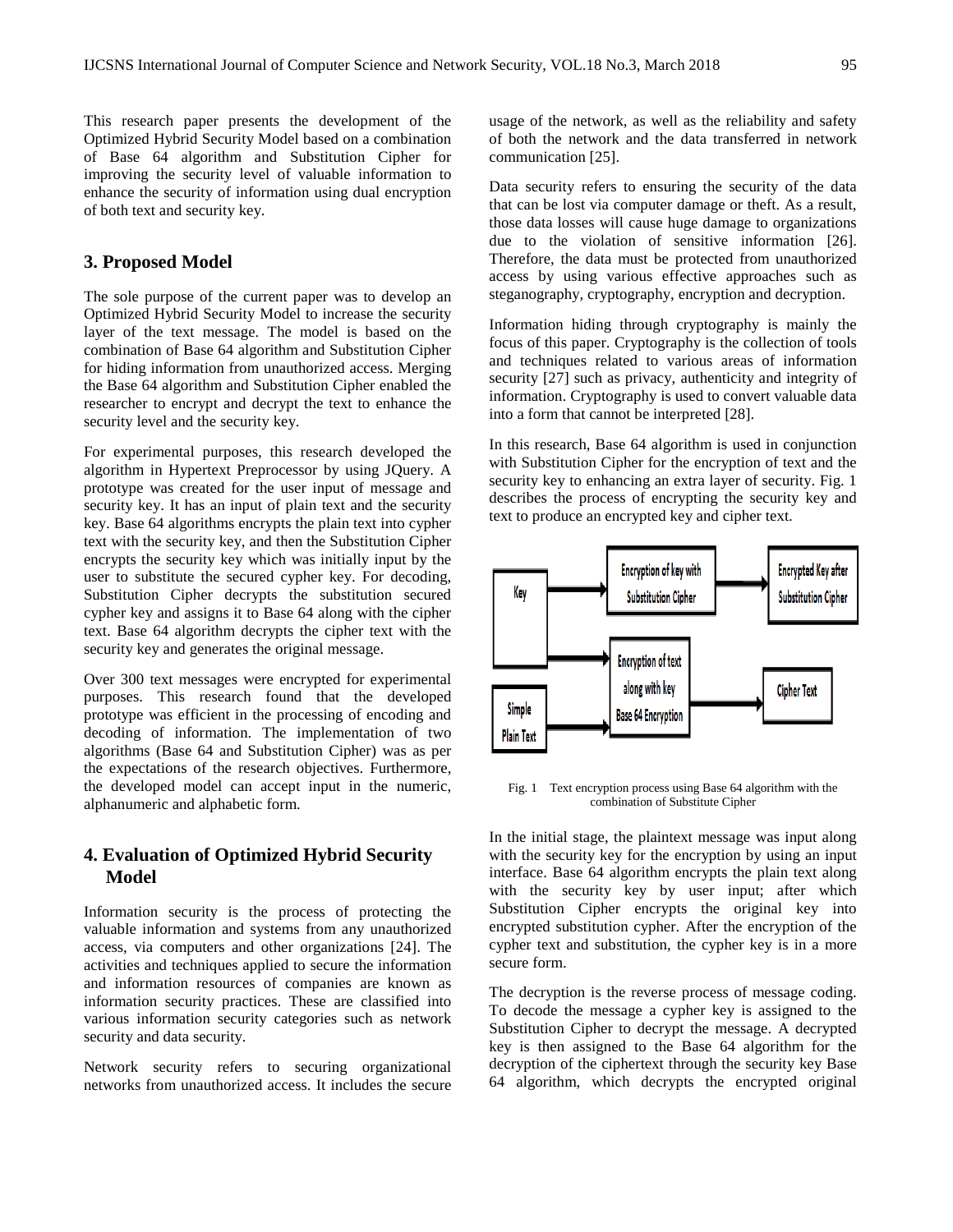message. Fig. 2 describes the process of decryption of the ciphertext and the Substitution Cipher key of text message



Fig. 2 Text decryption process using Base 64 algorithm with the combination of Substitute Cipher

The purpose of using Base 64 algorithm and Substitution Cipher in conjunction was to enhance the security level of the information, as existing cryptographic algorithms encrypt the message and send it to the receiver with an encrypted key. If any unauthorized person accesses the key, then he or she can easily compromise the security level by the decryption of the encrypted message. In this developed Optimized Hybrid Security Model, the security key is encrypted twice with the Substitution Cipher, so that the receiver obtains the encrypted message (cipher text) along with the key encrypted by Substitution Cipher. Unauthorized access to the encrypted message and encrypted key would result in the user not being able to decrypt the message because the key will also be encrypted; in which case, no one will be able to decrypt the message because of the encrypted cypher key. In other words, the strength of the developed Hybrid Security Model is based on the fact that after encryption of the message or plain text with Base 64 Substitution Cipher, it is then applied to the security key. As a result, the message cannot easily be decoded as long as the originality of the key is being questioned.

For experimental purposes, the algorithm was developed in Hypertext Preprocessor by using JQuery which created the prototype for the user input of the message and the security key. The developed system is input in plain text as well as the security key. Initially, Base 64 algorithm encodes the text into the secured ciphertext using the security key; then the Substitution Cipher encrypts the key into a substitute cypher secured key. Fig. 3 describes the process of encryption of the message and the security key.



Fig. 3 The process for encryption of text and security key

For decryption, Substitution Cipher decodes a substitute cypher key and assigns it to Base 64 along with the ciphertext, and Base 64 algorithm decrypts the ciphertext with the security key to generate the original message, as shown in Fig 4.





Over 300 text messages were encrypted for experimental purposes. This research found that the developed prototype was efficient at processing encoding and decoding information with the implementation of two algorithms (Base 64 and Substitution Cipher) as per the expectations of the research objectives. Furthermore, the model accepts input in the numeric, alphanumeric and alphabetic form.

## **5. Conclusion**

This research is aimed at enhancing data integrity. Two security algorithms (Base 64 and Substitution Cipher) were selected to use in conjunction to improve the encryption layer to hide the information. The combination of algorithms (Base 64 algorithm and Substitution Cipher) provided extra protection to the data message. Through Base 64 algorithm, the message was encrypted along with the security key, and then the Substitution Cipher encrypted the security key. Decryption used the reverse process, by firstly decoding the secured key with the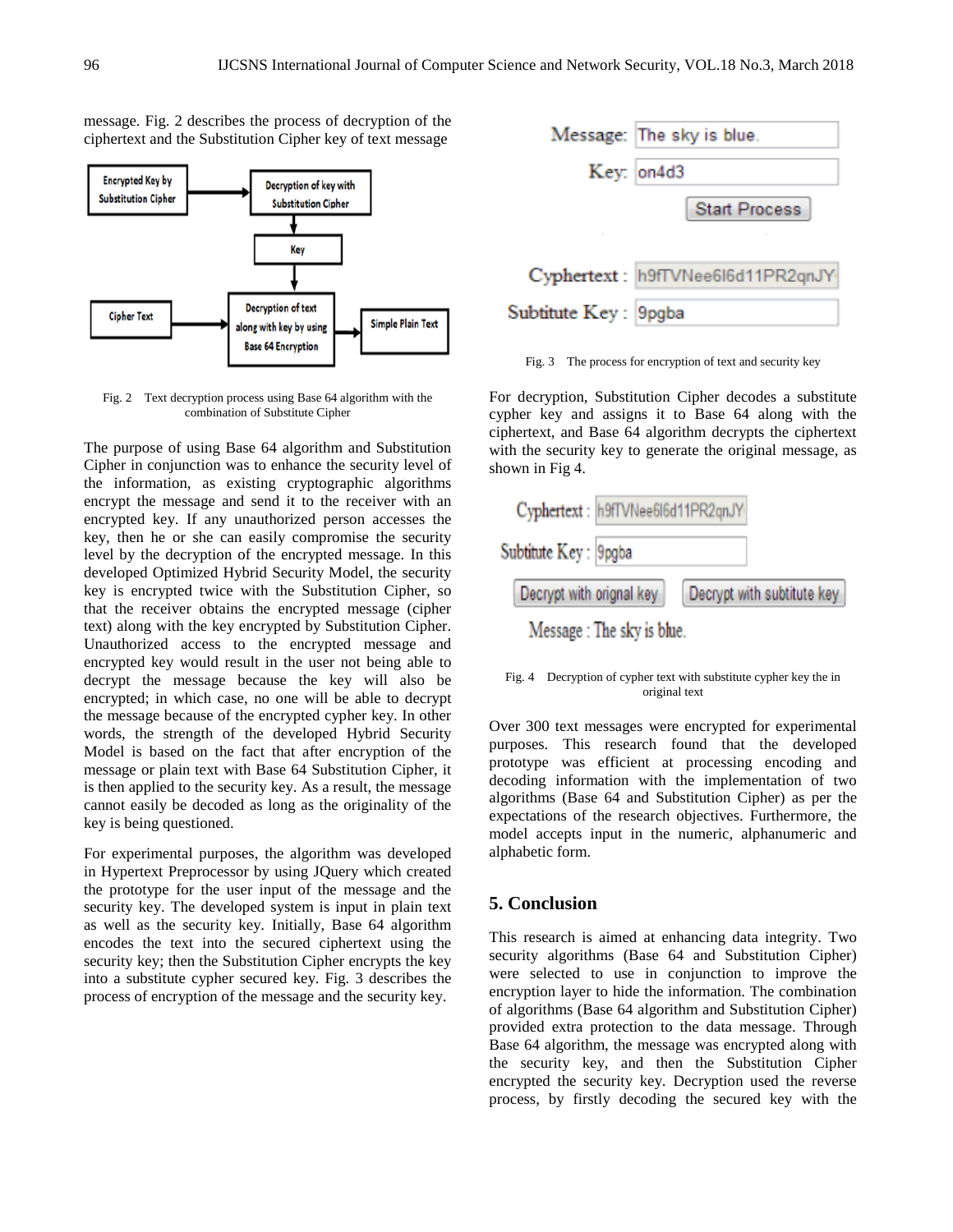Substitution Cipher and then the Base 64 decrypted the coded message with the security key. If any unauthorised access decrypted the message, the user would need to decrypt the substitution key; without decryption of the security key, it is not possible to decrypt the message.

For the validation of the Optimised Hybrid Security Model, a novel prototype has been developed and tested on sample data. Use of the Base 64 algorithm in conjunction with Substitution Cipher provided enhanced security to the data. The model is reliable for information protection. This research is a step forward when securing short text messages. It can be used to encrypt text between sender and receiver through emails, or it can be integrated to an instant messaging service and used to provide stronger password encryption.

This paper provides a doorstep for the combined use of security algorithms. In this research, we have used only two algorithms for the experiment. By the procedures adopted in this paper, many more algorithms could be used in conjunction to increase the security of valuable information from unauthorised access by hackers and other persons. This Optimised Security Model can be implemented on different platforms to increase the security of information

#### **References**

- [1] K. Doughty, "Implementing enterprise security: a case study \*," Inf. Syst., pp. 99–114, 2003.
- [2] C.-Y. Ku, Y.-W. Chang, and D. C. Yen, "National information security policy and its implementation: A case study in Taiwan," Telecomm. Policy, vol. 33, no. 7, pp. 371–384, Aug. 2009.
- [3] H.-S. Rhee, Y. U. Ryu, and C.-T. Kim, "Unrealistic optimism on information security management," Comput. Secur., vol. 31, no. 2, pp. 221–232, Mar. 2012.
- [4] D. Dang-Pham, S. Pittayachawan, and V. Bruno, "Investigating the Formation of Information Security Climate Perceptions with Social Network Analysis: A Research Proposal," in 19th Pacific Asia Conference on Information Systems, 2015.
- [5] D. L. Nazareth and J. Choi, "A System Dynamics Model for Information Security Management," Inf. Manag., vol. 52, no. 1, pp. 123–134, Nov. 2014.
- [6] Abdullah, M. H. Shah, and W. Ahmed, "Identity theft prevention in online retail organisations: a knowledge sharing framework," in 4th International Academic Conference in Paris (IACP), 2016, pp. 71–85.
- [7] I. Alsmadi, R. Burdwell, A. Aleroud, A. Wahbeh, M. A. Al-Qudah, and A. Al-Omari, "Introduction to Information Security," in Practical Information Security, Springer, 2018, pp. 1–16.
- [8] A. Klaiü and N. Hadjina, "Methods and Tools for the Development of Information Security Policy – A Comparative Literature Review," pp. 1532–1537, 2011.
- [9] P. Eloff, "Information security policy what do international information security standards say?," Inf. Secur., pp. 402–409, 2002.
- [10] S. Posthumus and R. von Solms, "A framework for the governance of information security," Comput. Secur., vol. 23, no. 8, pp. 638–646, Dec. 2004.
- [11] L. Karadsheh, "Applying security policies and service level agreement to IaaS service model to enhance security and transition," Comput. Secur., vol. 31, no. 3, pp. 315–326, May 2012.
- [12] A. G. Gokce, "The Public Information Systems Security Program," in International Conference on Information Security, 2012, pp. 352–356.
- [13] C. Gu and X. Cao, "Research on information hiding technology," 2012 2nd Int. Conf. Consum. Electron. Commun. Networks, pp. 2035–2037, Apr. 2012.
- [14] E. Shmueli, R. Vaisenberg, E. Gudes, and Y. Elovici, "Implementing a database encryption solution, design and implementation issues," Comput. Secur., vol. 44, pp. 33–50, Jul. 2014.
- [15] B. Schneier, "Description of a New Variable-Length Key, 64-Bit Block Cipher (Blowfish) B. Schneier Fast Software Encryption, Cambridge Security Workshop Proceedings (December 1993)," Schneier.com, 1994. [Online]. Available: http://www.schneier.com/paper-blowfish-fse.html. [Accessed: 30-Apr-2012].
- [16] D. K. J. Lee, J. Kim, "A Description of the ARIA Encryption Algorithm," IETF Trust, 2010.
- [17] R. Rivest, "A Description of the RC2(r) Encryption Algorithm," MIT Lab. Comput. Sci. RSA Data Secur. Inc., pp. 1–12, 1998.
- [18] S. Kellerman, "Strongest Encryption Algorithm," 2008. [Online]. Available: http://www.kellermansoftware.com/t-ArticleStrongestAlgo. aspx. [Accessed: 30-Apr-2012].
- [19] G. Sumangala, V. R. Kulkarni, S. Sali, and S. Apte, "PERFORMANCE ANALYSIS OF SHA-2 ALGORITHM WITH AND WITHOUT," World J. Sci. Technol., vol. 1, no. 12, pp. 12–20, 2011.
- [20] L. VOCAL Technologies, "SHA-1 and SHA-2 (SHA-224, SHA-256, SHA-384, SHA-512) Encryption Algorithm," 2012. [Online]. Available: http://www.vocal.com/cryptography/sha1.html. [Accessed: 30-Apr-2012].
- [21] D. H. Yang, "Base64 Encoding Algorithm," Data Encodings - Herong's Tutorial, 2010. [Online]. Available: http://www.herongyang.com/encoding/Base64-Encoding-Al gorithm.html. [Accessed: 09-May-2012].
- [22] N. Khanna, J. Nath, J. James, S. Chakraborty, A. Chakrabarti, and A. Nath, "New Symmetric Key Cryptographic Algorithm Using Combined Bit Manipulation and MSA Encryption Algorithm: NJJSAA Symmetric Key Algorithm," 2011 Int. Conf. Commun. Syst. Netw. Technol., pp. 125–130, Jun. 2011.
- [23] Z. A. Soomro, M. H. Shah, and J. Ahmed, "Information security management needs more holistic approach: A literature review," Int. J. Inf. Manage., vol. 36, no. 2, pp. 215–225, Apr. 2016.
- [24] H. J. M. Michael E. Whitman, Principles of Information Security, 4th ed. Boston: Course Technology CENGAGE Learning, 2012.
- [25] Cisco, "what is network security?," cisco.com, 2012. [Online]. Available: